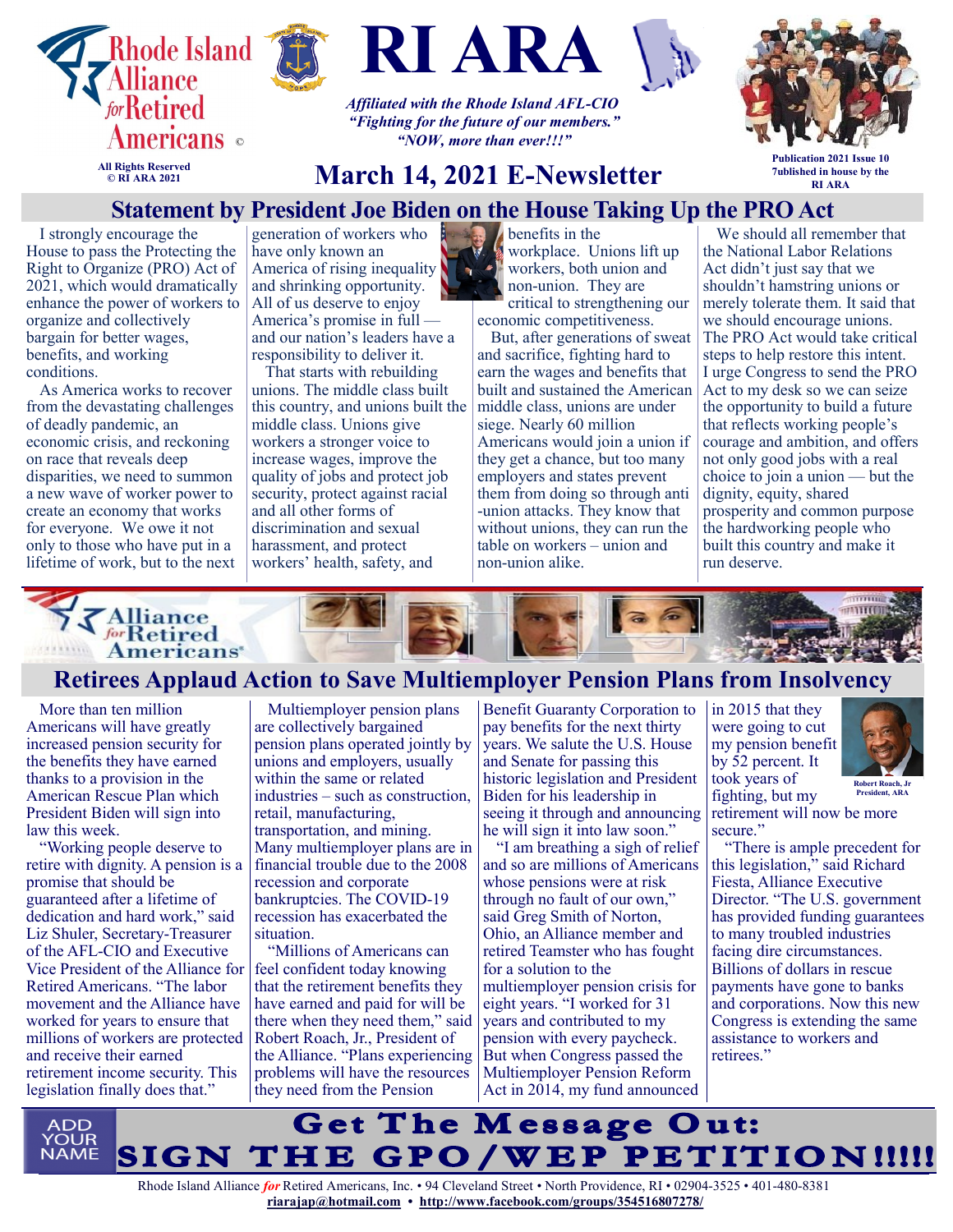## **Raising the minimum wage helps workers and Social Security**

The minimum wage has not been adjusted appropriately for inflation over the last several decades, while core expenses such as housing and health care have increased significantly. As a result, minimum wage workers do not make a living wage. Social Security Works just issued **[a report](https://socialsecurityworks.org/enacting-a-15-minimum-wage-is-a-win-for-social-security/)** that explains why increasing the minimum wage to \$15 an hour provides greater economic security to workers and their families both today and over the long-term in the form of higher Social Security benefits.

The report finds that a \$15 minimum wage will increase Social Security benefits for workers by as much as \$5,000 a year. At the current minimum wage, Social Security monthly benefits are \$979.80 for people at their full retirement age and \$685.80 if they retire at 62.

be \$1,409.60. Each additional dollar in wages increases a worker's Social Security benefits. Today, 1.7 million workers earn the \$7.25 an hour minimum wage, and tens of millions of additional workers earn less than \$15 an hour.

The Economic Policy Institute found that a \$15 an hour minimum wage beginning in 2025 would help 32 million workers directly or indirectly. Collectively, they would earn an additional \$107 billion a year. Additional Social Security contributions would total 6.2 percent of that \$107 billion.

And, there's more. Once the minimum wage increases, overall wages across the nation also increase. Consequently, the Social Security Trust Fund benefits even more. In addition, retirement security improves with an increase in the minimum



retirement savings or traditional pensions. Increasing the minimum wage also helps older workers, women and people of color. About one in six older workers are paid the minimum wage; one in four older adults rely on Social Security for most all of their income. Women represent 59 percent of the population benefiting from an increase in the minimum wage, although women make up 50 percent of the workforce. More than three in ten Black Americans would benefit from the increase, although they make up 13 percent of the workforce.

About one in eight older adults live in poverty today. More than four in ten older adults have incomes under 200 percent of the Supplemental Poverty Measure. The numbers are projected to go up. In sum, increasing the

minimum wage is a muchneeded reform that voters overwhelmingly support and that would benefit a large swath of the population and their families. The House COVID-19 relief bill included this increase. However, because the Senate Parliamentarian ruled that increasing the minimum wage is not directly related to the budget and should not be part of a budget reconciliation bill, it is no longer in the Senate relief bill. The Senate has the power to ignore the Parliamentarian's ruling or to replace the Parliamentarian. But, Majority Leader Schumer doesn't have the desire, it appears. Nor does President Biden. What will it take for a Democratic Congress and president to increase the minimum wage?

At a \$15 an hour minimum wage, the monthly benefit would wage, helping retirees who too

# **Leaked Documents Detail Postmaster General's Plans to Slow Mail Delivery**

The Washington Post published documents detailing Postmaster General Louis DeJoy's new restructuring plan for the United States Postal Service (USPS) this week.

The plan dramatically changes the way the agency functions. Mailing industry officials now worry that it would further slow the nation's mail service that delivers prescription drugs, bills,

checks and other important documents. The plan would offer early retirement to tens of thousands of employees with at least 20 years of service, with no retirement incentives. DeJoy, a former logistics executive and major Republican fundraiser, told the House Oversight and Reform Committee last week that he will roll out the rest of his

restructuring plan for the Postal Service by the end of March. He told the panel that he is considering both longer delivery times and higher prices.

"Older Americans rely on the Postal Service, and these cuts in service would be devastating," said Joseph Peters, Jr., Secretary -Treasurer of the Alliance. "As the White House said last week, the USPS needs new leadership. The Senate must quickly confirm President Biden's three nominees to the Postal Service Board of Governors who



have pledged to strengthen the Post Office, not dismantle it."

### **Will Stimulus Checks Increase Your Social Security Taxes?**

Everyone loves a free check. Seeing Uncle Sam suddenly drop money into your savings account is likely to stoke your patriotic spirit.

But is there a downside to all that unexpected money? Specifically, if you are a senior, is it possible that the stimulus money could push up your income to the point where you suddenly owe taxes on your Social Security benefits or see those benefits taxed at a higher rate?

Millions of Americans pay no federal income taxes on their Social Security benefits. But millions of others are not so

fortunate. Up to 85% of Social Security benefits **[can be subject](https://www.ssa.gov/benefits/retirement/planner/taxes.html)  [to federal taxes](https://www.ssa.gov/benefits/retirement/planner/taxes.html)** if what

is known as your "combined income" is at least \$25,000 for singles or \$32,000 for married couples filing jointly.

"Combined income" is defined as the sum of:

- Your adjusted gross income
- ◆ Any nontaxable interest
- ◆ One-half of your Social Security benefits

We explain the term — and other important words — in "**[9](https://www.moneytalksnews.com/social-security-terms/)  [Social Security Terms](https://www.moneytalksnews.com/social-security-terms/)** 



**[Know."](https://www.moneytalksnews.com/social-security-terms/)** So, the question remains: Will those

**[Everyone Should](https://www.moneytalksnews.com/social-security-terms/)** 

stimulus payments push your combined income high enough that Uncle Sam soon will come knocking on your door?

Thankfully, the answer is "no." Technically, the stimulus payments are not a form of combined income — or any other kind of income.

Instead, they are considered to be advance payments of tax credits. Specifically, the stimulus money is an advance payment of what is known as a

recovery rebate credit. So, they have no impact on whether you pay taxes on Social Security.

If you don't get a stimulus check, you instead can claim the recovery rebate credit when you file your annual taxes, as we detail in "**[5 Changes to Your](https://www.moneytalksnews.com/slideshows/changes-to-the-form-1040-federal-tax-return/)  [Federal Tax Return Form in](https://www.moneytalksnews.com/slideshows/changes-to-the-form-1040-federal-tax-return/)  [2021.](https://www.moneytalksnews.com/slideshows/changes-to-the-form-1040-federal-tax-return/)"**

So, enjoy spending your stimulus money with a worryfree mind. Or better yet, use the check to **[build a stronger](https://www.moneytalksnews.com/slideshows/5-simple-ways-to-invest-your-retirement-savings/)  [foundation for the rest of your](https://www.moneytalksnews.com/slideshows/5-simple-ways-to-invest-your-retirement-savings/)  [retirement.](https://www.moneytalksnews.com/slideshows/5-simple-ways-to-invest-your-retirement-savings/)**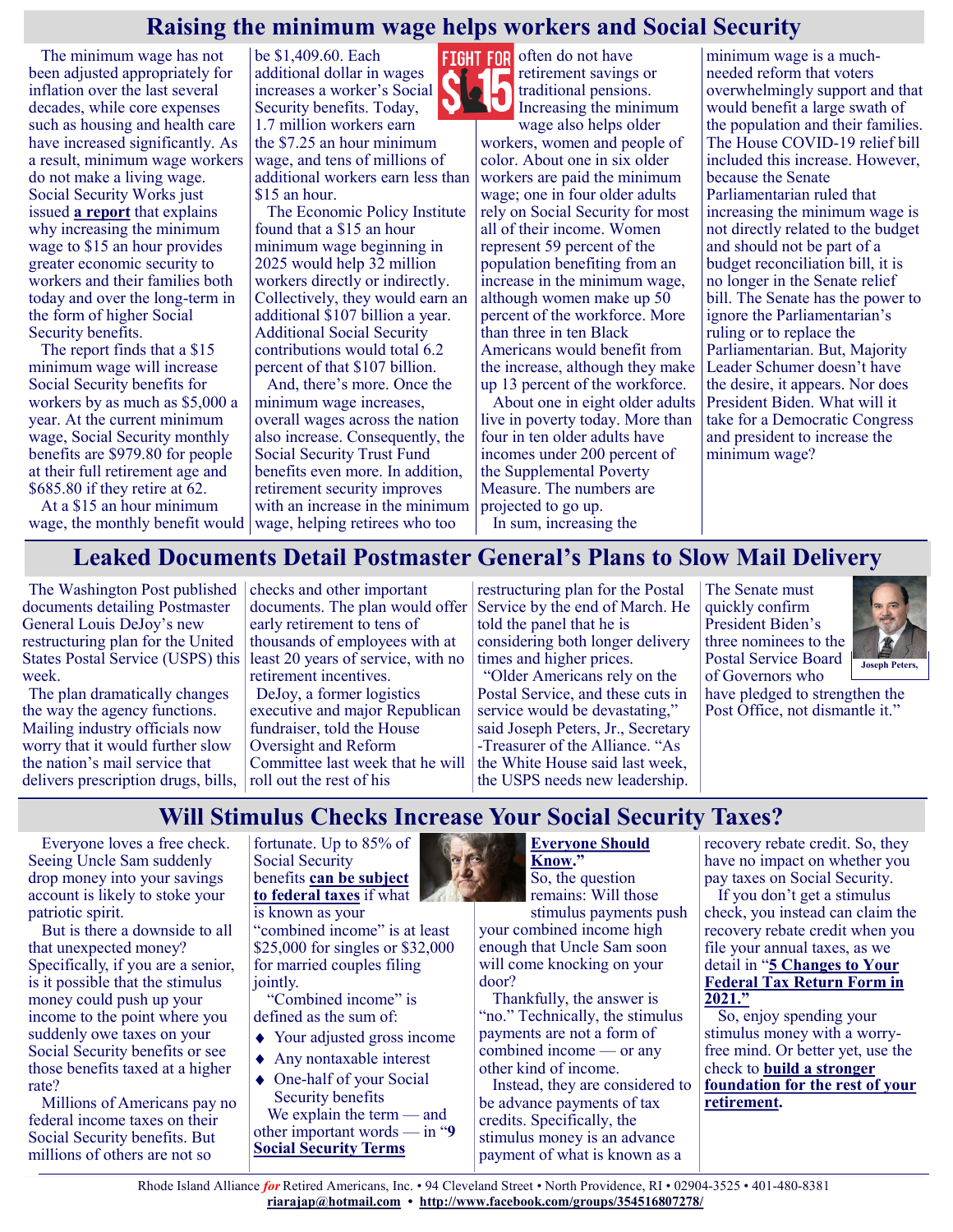## **'Neanderthal thinking': Biden lays into states lifting Covid restrictions**

The president's remark came after Texas and Mississippi moved to eliminate mask mandates and let all businesses open at 100 percent capacity.

President Joe Biden said Wednesday that moves by Texas Gov. Greg Abbott and others to lift statewide Covid restrictions showed "Neanderthal thinking."

"I think it's a big mistake. I hope everyone has realized right now these masks make a difference," Biden said of the decision to lift mask mandates and other Covid mitigation measures. "We are on the cusp of being able to fundamentally change the nature of this disease because of the way in which we are able to get vaccines in people's arms."

The president's remark came after both **[Texas and](https://www.politico.com/news/2021/03/02/texas-to-lift-mask-mandate-472690)  [Mississippi issued executive](https://www.politico.com/news/2021/03/02/texas-to-lift-mask-mandate-472690)  [orders Tuesday](https://www.politico.com/news/2021/03/02/texas-to-lift-mask-mandate-472690)** to eliminate mask mandates and let all businesses open at 100 percent capacity, flying in the face of health officials who have urged continued Covid restrictions. Biden has signed an executive order **[requiring mask](https://www.politico.com/news/2021/01/22/biden-mask-mandate-461533)[wearing on federal](https://www.politico.com/news/2021/01/22/biden-mask-mandate-461533)** 

**[property](https://www.politico.com/news/2021/01/22/biden-mask-mandate-461533)** but has little authority to overrule governors and other state and local officials.

Mississippi Gov. Tate Reeves, a Republican, laid into Biden for his comments Wednesday.

"President Biden said allowing Mississippians to decide how to protect themselves is 'neanderthal thinking.' Mississippians don't need handlers," Reeves wrote in a tweet. "As numbers drop, they can assess their choices and listen to experts. I guess I just think we should trust Americans, not insult them."

Later in the evening, the governor criticized Biden as being out of touch with people who live outside the Beltway.

"Today I feel the same way as I did the day that Hillary Clinton called all of us in Middle America 'deplorables,'" he said



on Fox News, referencing a comment the 2016 Democratic presidential nominee

had made about supporters of Donald Trump. "When President Biden said that we were all Neanderthals, it struck me as someone who needs to get outside of Washington, D.C., and actually travel to Middle America."

In a statement to POLITICO, Abbott spokesperson Renae Eze said Abbott was "clear in telling Texans that COVID hasn't ended, and that all Texans should follow medical advice and safe practices to continue containing COVID."

"The fact is, Texas now has the tools and knowledge to combat COVID while also allowing Texans and small businesses to make their own decisions," Eze said. "It is clear from the recoveries, the vaccinations, the reduced hospitalizations, and the safe practices that Texans are using,

that state mandates are no longer needed. We must now do more to restore livelihoods and normalcy for Texans."

On Wednesday evening, Dr. Anthony Fauci, Biden's top health adviser and the director of the National Institute of Allergy and Infectious Diseases, called these actions "ill advised." Although coronavirus numbers have declined since January highs, they have seemingly plateaued at levels that have concerned health officials.

"It's just inexplicable why you would want to pull back now," Fauci said on CNN. "I understand the need to want to get back to normality, but you're only going to set yourself back if you just completely push aside the public health guidelines, particularly when we're dealing with anywhere from 55,000 to 75,000 infections per day in the United States. That's a very, very high baseline….**[Read More](https://www.politico.com/news/2021/03/03/psaki-white-house-mask-restrictions-473348)**

## **Fake coronavirus vaccine seizures in several countries are 'tip of the iceberg, 'Interpol warns**

By the time police discovered the shipment of fake COVID-19 vaccines, the vials had travelled over 6,000 miles from China to South Africa, the work of a smuggling ring that has produced thousands of counterfeit doses, according to Interpol, the global police agency that helped break up the operation.

The trafficking case, involving a shipment of at least 2,400 doses, is the first confirmed

instance of fake vaccines being smuggled across continents, an Interpol spokesperson told TIME—though there are likely more that have occurred, and more still that may be uncovered in the future. "This is only the tip of the iceberg when it comes to COVID-19 vaccine related crime," said Jürgen Stock, the agency's secretary general, in a statement on March 3.



Interpol [first issued a](https://www.interpol.int/en/News-and-Events/News/2020/INTERPOL-warns-of-organized-crime-threat-to-COVID-19-vaccines)  [warning](https://www.interpol.int/en/News-and-Events/News/2020/INTERPOL-warns-of-organized-crime-threat-to-COVID-19-vaccines) about such the potential for such crimes in early December,

alerting law enforcement agents in its 194 member countries that criminal networks were trying to "infiltrate and disrupt supply chains" involved in the global rollout of vaccines to fight the COVID-19 pandemic.

These networks are not expected to corrupt vaccination programs that are supplied by reputable companies and administered by national governments, which account for nearly all vaccines available around the world. But small batches of fake vaccines could reach consumers through the Internet or other informal channels, especially in developing countries that have been unable to get sufficient supplies….**[Read More](https://www.yahoo.com/news/tip-iceberg-interpol-says-fake-110138782.html)**

**Direct Payments Delivered in 4 Waves. Which Wave Will Carry Your Check?** The first round of **[COVID](https://www.fool.com/the-ascent/coronavirus-resources/?utm_source=msnrss&utm_medium=feed&utm_campaign=article&referring_guid=566d39af-d84d-401a-a77b-31603f4108b7)-19 [relief](https://www.fool.com/the-ascent/coronavirus-resources/?utm_source=msnrss&utm_medium=feed&utm_campaign=article&referring_guid=566d39af-d84d-401a-a77b-31603f4108b7)** checks was released 11 months ago. Since that time, the IRS has become a well-oiled direct stimulus distributor. It took them less than three weeks to distribute the first two rounds of direct payments, and they say they're ready to do it again. After two rounds of direct

payments, we have a good sense of what we can expect with the third shot in the arm. President Joe Biden says that checks should begin arriving in bank accounts this month, and based on history, it's safe to believe that his prediction is accurate. We also know from history that payments are sent in four waves. The wave in which you



can expect your check is likely to be a repeat of your previous payments. **Wave No. 1: Direct deposit recipients**

With the first two rounds of stimulus payments, the earliest recipients were taxpayers who opted for direct deposit when they filed their 2019 tax return. That's because the IRS could easily move funds into those accounts using information they already had available to them. The only fly in the ointment was the number of direct payments accidentally sent to tax preparation companies instead of individual taxpayers. Companies like H&R Block and Jackson Hewitt quickly corrected the glitch, making it less likely that it will happen again with this round….**[Read](https://www.msn.com/en-us/money/personalfinance/stimulus-check-update-direct-payments-delivered-in-4-waves-which-wave-will-carry-your-check/ar-BB1erLtB?li=BBorjTa&ocid=SK2DDHP)  [More](https://www.msn.com/en-us/money/personalfinance/stimulus-check-update-direct-payments-delivered-in-4-waves-which-wave-will-carry-your-check/ar-BB1erLtB?li=BBorjTa&ocid=SK2DDHP)**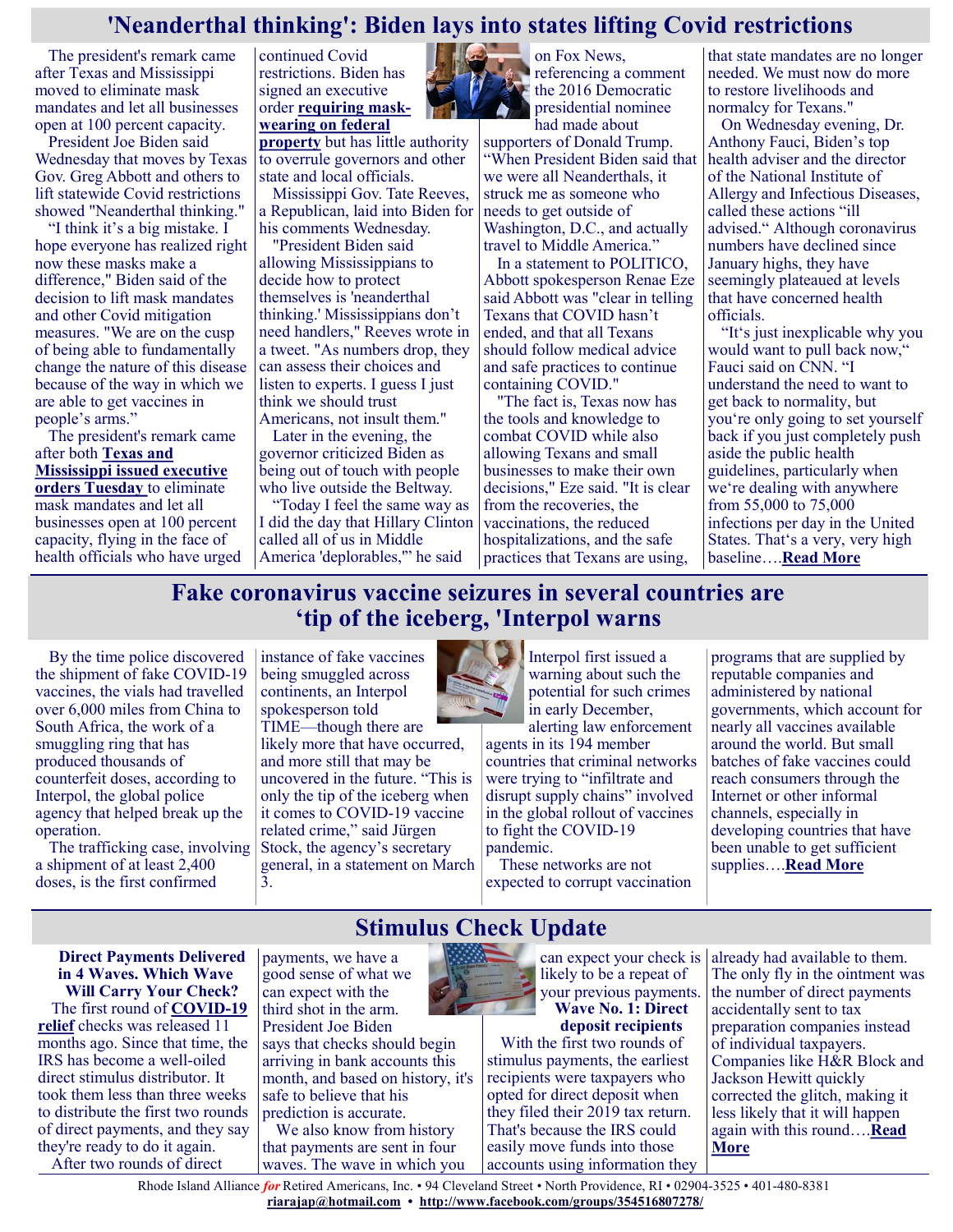#### **Social Security scammers swindled \$45 million from people last year**

You've probably received a phone call claiming your Social Security number has been compromised.

For people who fall for such scams, the experience can add up to big financial losses.

One elderly woman in Massachusetts **[lost more than](https://www.justice.gov/usao-ndil/pr/suburban-chicago-man-pleads-guilty-laundering-proceeds-telemarketing-scheme-defrauded)  [\\$900,000](https://www.justice.gov/usao-ndil/pr/suburban-chicago-man-pleads-guilty-laundering-proceeds-telemarketing-scheme-defrauded)** to a Social Security imposter scam operation, according to the office of the U.S. Attorney for the Northern District of Illinois.

In January, a Chicago-area man pled guilty to money laundering for his role in the scheme, whereby he used a phony Indian passport, false name and false address in order to open U.S. bank accounts in order to receive money from victims.

The volume of calls is high. One telecom company terminated relationships with customers who collectively made 27 million calls in a single day after warnings and subpoenas from the Social Security Inspector General.

Since October, the government has received almost 300,000 Social Security-related scam complaints.

Last year, there were more than 718,000 reports of Social Security-related telephone scams, representing nearly \$45 million in victim losses.

"Scammers have been hard at work for years going to great lengths to trick people out of their personal information and money," Social Security Commissioner Andrew Saul said.

The calls often claim to represent credit card companies, other businesses and even the Social Security Administration.

The caller may claim there is a problem with your Social Security number or account. They may ask for your Social Security number or bank account information. And they may threaten you with an arrest or fine if you don't pay a fee.

"The scammers play on emotion, generally fear, to get

people to act without thinking," Saul said. One new twist to the  $\mathbb{R}$  scams is that the

perpetrators will use real Social Security and other government officials' names and show fabricated government identifications or badge numbers.

"Hang up," Saul said. "Don't engage with the caller." It's also important to know that the SSA will never call you about a problem with your Social Security number or email or text photos purporting to be official identification, said Social Security Inspector General Gail Ennis.

"Never make payments with gift cards, wire transfers or mail in cash for any reason," Ennis said.

If you receive a suspicious call, report it to the **[SSA Office of](https://oig.ssa.gov/)  [the Inspector General's](https://oig.ssa.gov/)  [website](https://oig.ssa.gov/)**.

On Thursday, the SSA is conducting an annual campaign to help raise public awareness

about how to handle these schemes.

Called Slam the Scam Day, it will include live social media events to help educate the public about the scams. USA.gov will be hosting a Twitter chat at 3 p.m. Eastern, or 1 p.m. for Spanish speakers.

The SSA will be hosting a Facebook live event at 7 p.m. Eastern, where the Federal Trade Commission will be answering questions on the schemes.

This year, [CVS](https://www.cnbc.com/quotes/CVS) stores have agreed to help spread the message by playing an announcement from Saul in its 10,000 U.S. stores.

The campaign will coincide with vaccine distribution that is underway in select CVS stores.

"We have a little bit of a captive audience and hopefully more people than normal in their stores," Ennis said.

Other retailers who are also helping to get the word out include **[Walmart](https://www.cnbc.com/quotes/WMT)** and **[Home](https://www.cnbc.com/quotes/HD)  [Depot.](https://www.cnbc.com/quotes/HD)**

# **It's Too Soon to Lift COVID Restrictions: Fauci**

Coronavirus restrictions should within days. not be lifted until the daily toll of new U.S. cases falls below 10,000, "and maybe even considerably less than that," Dr. Anthony Fauci said Thursday.

The last time the United States saw that low a number was almost a year ago. The daily case count hasn't fallen below 50,000 since mid-October, and the seven -day average on Wednesday was more than

64,000, CNN reported.

Even so, some states have begun to ease restrictions, including doing away with mask mandates, allowing businesses to fully open and increasing the number of people allowed at mass gatherings.

On Thursday, Alabama became the latest state to move to lift a mask mandate, saying its face-covering rule will expire on April 9, CNN reported. Earlier this week, the governors of Texas and Mississippi said they were lifting mask mandates [an](http://www.cnn.com/2021/03/03/health/us-coronavirus-wednesday/index.html)d allowing businesses to operate at full capacity immediately or

Those announcements came as health experts

warned that the spread of more infectious variants could send U.S. infection rates soaring again.

Of particular concern is the B.1.1.7 variant which was first discovered in the U.K. The socalled British variant has now been found in 48 U.S. states, as well as in Puerto Rico and Washington, DC. As of Friday, there were 2,672 cases of the variant in this country, according to the U.S. Centers for Disease Control and Prevention.

A person with the variant can infect 43% to 90% more people than the older versions of the virus, new research from scientists at the Centre for Mathematical Modelling of Infectious Diseases at the London School of Hygiene and Tropical Medicine shows, CNN reported.

In a statement, the Infectious Diseases Society of America said



the United States must continue to use masks, social distance, wash hands and avoid large gatherings.

"We can't forget the lessons this pandemic has taught us or its terrible toll, and we must not relinquish the ground we've gained," said Dr. Barbara Alexander, the president of ISDA.

Dr. Rochelle Walensky, the director of the US Centers for Disease Control and Prevention, said Thursday that state officials must continue to emphasize the importance of wearing masks for the foreseeable future, and "encourage everyone to roll up their sleeve for the vaccine when it's available to them."

#### **COVID death rates 10 times higher innations where most are obese**

In a finding that suggests overweight people should be prioritized for COVID-19 vaccines, a new report released Thursday shows the risk of death from coronavirus infection is

about 10 times higher in countries where most of the population is overweight.

The World Obesity Federation report found that 88 percent of deaths due to COVID-19 in the first year of the pandemic were in countries where more than half of the population is classified as overweight, the Washington Post reported. Having a body mass index (BMI) above 25 is considered overweight.

The results prompted the London-based federation to urge governments to prioritize overweight and obese people for both coronavirus testing and vaccinations, the Post reported.

Among the nations with overweight populations above the 50 percent threshold were also those with some of the largest proportions of coronavirus deaths — including countries such as Britain, Italy and the United States, the Post reported….**[Read More](https://consumer.healthday.com/3-5-too-soon-to-lift-covid-restrictions-fauci-2650917896.html)**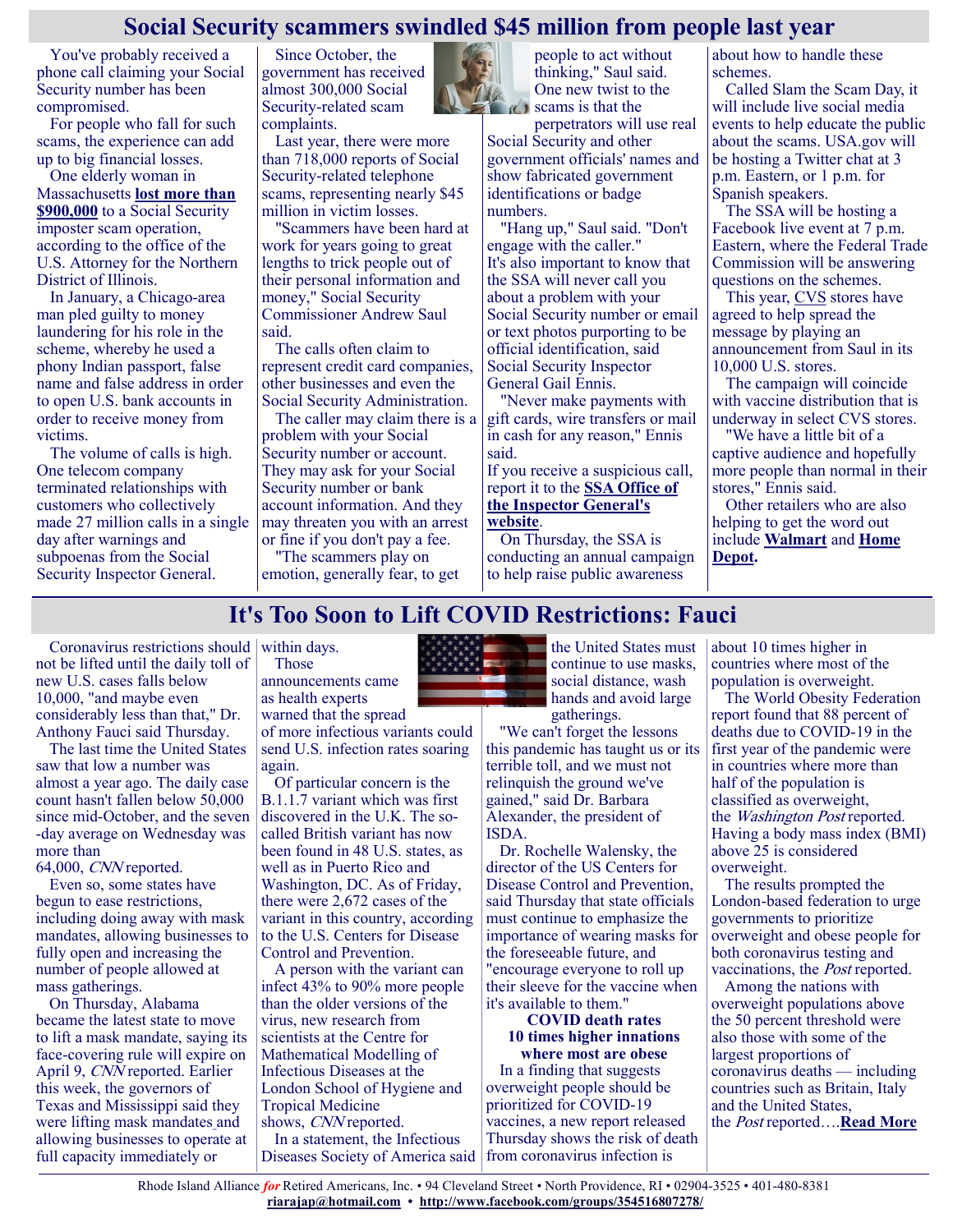# **Medicare Rights Testifies on the Future of Telehealth**

This week, Medicare Rights Center President Fred Riccardi testified at a hearing of the House Committee on Energy & Commerce, Subcommittee on Health entitled "**[The Future of](https://energycommerce.house.gov/committee-activity/hearings/hearing-on-the-future-of-telehealth-how-covid-19-is-changing-the)  [Telehealth: How COVID](https://energycommerce.house.gov/committee-activity/hearings/hearing-on-the-future-of-telehealth-how-covid-19-is-changing-the)-19 is [Changing the Delivery of](https://energycommerce.house.gov/committee-activity/hearings/hearing-on-the-future-of-telehealth-how-covid-19-is-changing-the)  [Virtual Care](https://energycommerce.house.gov/committee-activity/hearings/hearing-on-the-future-of-telehealth-how-covid-19-is-changing-the)**."

While new information about COVID-19 continues to emerge, it has long been clear that Medicare beneficiaries—people over 65 and those with disabilities—are at high risk of infection, serious illness, and even death from the virus. Policymakers responded to these threats, in part, by adding temporary telehealth flexibilities to Medicare. The changes were

swiftly adopted and have helped beneficiaries HOUSE COMMITTEE ON safely obtain needed care during the pandemic protecting patients, providers, caregivers, and communities.

While Medicare Rights applauds these successes, much is still unknown about the impact of these sudden changes on beneficiaries and the program. Amid calls to make all of the public health emergency telehealth changes permanent, Mr. Riccardi urged a more thoughtful approach.

"We recognize the rapid shift to telehealth has led to pushes for rapid policymaking. We agree that modernizations are needed, but so is restraint. As

you consider the future of [Medicare telehealth] coverage, we

respectfully ask you to move forward deliberately and collaboratively, collecting and following the data, and prioritizing beneficiary needs and preferences. Since this may take time and extend beyond the public health emergency period, we support the immediate establishment of a glide path. This would allow the temporary telehealth rules and waivers to phase out gradually, minimizing care interruptions."

To support these efforts, Mr. Riccardi presented a set of principles, which Medicare Rights Center developed

together with our partner, the Center for Medicare Advocacy, for lawmakers to consider, recommending that any Medicare telehealth changes:

- Include robust consumer protections and oversight requirements;
- Ensure the provision of highquality care;
- Meaningfully increase access to such care; and
- Promote health equity. Adhering to these goals will best ensure a system that works for all people with Medicare, regardless of where they live, the coverage pathway they choose, or how they prefer to receive care.

# **Firefighters — 'Health Care Providers on a Truck' — Signal Pandemic Burnout**

Tim Dupin thought — or at least hoped — that Missouri firefighters, paramedics and other emergency medical services personnel would be among the first to get vaccinated against the coronavirus.

After months of feeling overlooked by elected leaders in the distribution of safety equipment and other resources, surely, Dupin thought, their role on the front line of the medical system would be recognized. They had, throughout the pandemic, responded to calls the way they always had: Without

regard to whom or what they would encounter at the scene, interacting with people who could have the coronavirus, despite

often having makeshift personal protective equipment and masks that were old, faulty or moldy.

Dupin, a captain with the Kansas City Fire Department and president of

the **[International Association](https://www.iaff.org/)  [of Fire Fighters](https://www.iaff.org/)** Local 42, was dumbfounded when the recommended vaccine schedule was released and he saw firefighters would have to wait



behind health care workers to get their shots. Despite lobbying Missouri's governor, and

even after three members of the KCFD died of covid-19, firefighters were not included in the first phase of vaccine distribution.

Missouri, like many other states, had

adapted **[guidelines](https://health.mo.gov/living/healthcondiseases/communicable/novel-coronavirus/pdf/mo-covid-19-vax-plan.pdf)** from the **[Centers for Disease](https://www.cdc.gov/coronavirus/2019-ncov/vaccines/recommendations.html)  [Control and Prevention](https://www.cdc.gov/coronavirus/2019-ncov/vaccines/recommendations.html)**, which put firefighters in the second phase. When the state moved into that round in mid-January,

state officials encouraged firefighters to sign up. And now, most members of the KCFD have been offered the shots.

But firefighters in multiple states said the vaccine prioritizations and the pandemic overall exposed a startling misunderstanding of — or lack of concern for — their role in the medical system.

"They don't really understand what we went through and what we do," said Dupin. ...**[Read](https://khn.org/news/article/firefighter-pandemic-burnout-health-care-role-misunderstood-vaccine-priority-overlooked/)  [More](https://khn.org/news/article/firefighter-pandemic-burnout-health-care-role-misunderstood-vaccine-priority-overlooked/)**

# When Facebook, Twitter Flag Posts as 'Unverified,' Readers Listen<br>
y attention when | our skepticism, even if **and the second of the second in the second of the second of the second of the second of the second of the secon**

Readers pay attention when social media sites label an article as "unverified" or "suspicious," a new study suggests.

But how an article is presented -- including author credentials and writing style -- doesn't affect readers' views about its credibility.

The findings show that big tech companies such as Facebook and Twitter have a responsibility to combat the spread of misleading and dangerous information, according to the University of Kansas researchers.

"Whenever we see information that has been flagged, we immediately raise

our skepticism, even if we don't agree with it. Big tech companies have a very important role to play in ensuring a healthy, clean information environment," said study co-author Hong Tien Vu, an assistant professor of journalism and mass communications.

Although the study was conducted before the emergence of COVID-19, the conclusions are particularly relevant today, given the dangerous role "fake news" can play in the midst of the pandemic. Concerns that fraudulent or misleading vaccine information could hamper efforts to quell virus



transmission led Facebook, Twitter and  $\frac{dx}{dx}$  YouTube to team up to Fight such

misinformation.

For their study, the researchers shared eight versions of a false article with 750 participants. The article wrongly claimed that a lack of vitamin B17 could be a cause of cancer.

One version had a doctor's byline and included a short description of her medical credentials. Another version described the author as a mother of two with a background in creative writing, and another script said she was a lifestyle blogger.

Some versions of the article used journalistic style, while others had more casual language.

Readers' responses varied, the researchers said.

Participants with greater social media savvy evaluated the article more carefully and said they would be less likely to share the article.

People who were interested in or sought out health information were not better at determining the accuracy of the article, but were more likely to share it, even if they didn't know if it was true...**[Read More](https://consumer.healthday.com/b-3-5-when-facebook-twitter-mark-posts-as-unverified-readers-listen-study-2650857147.html)**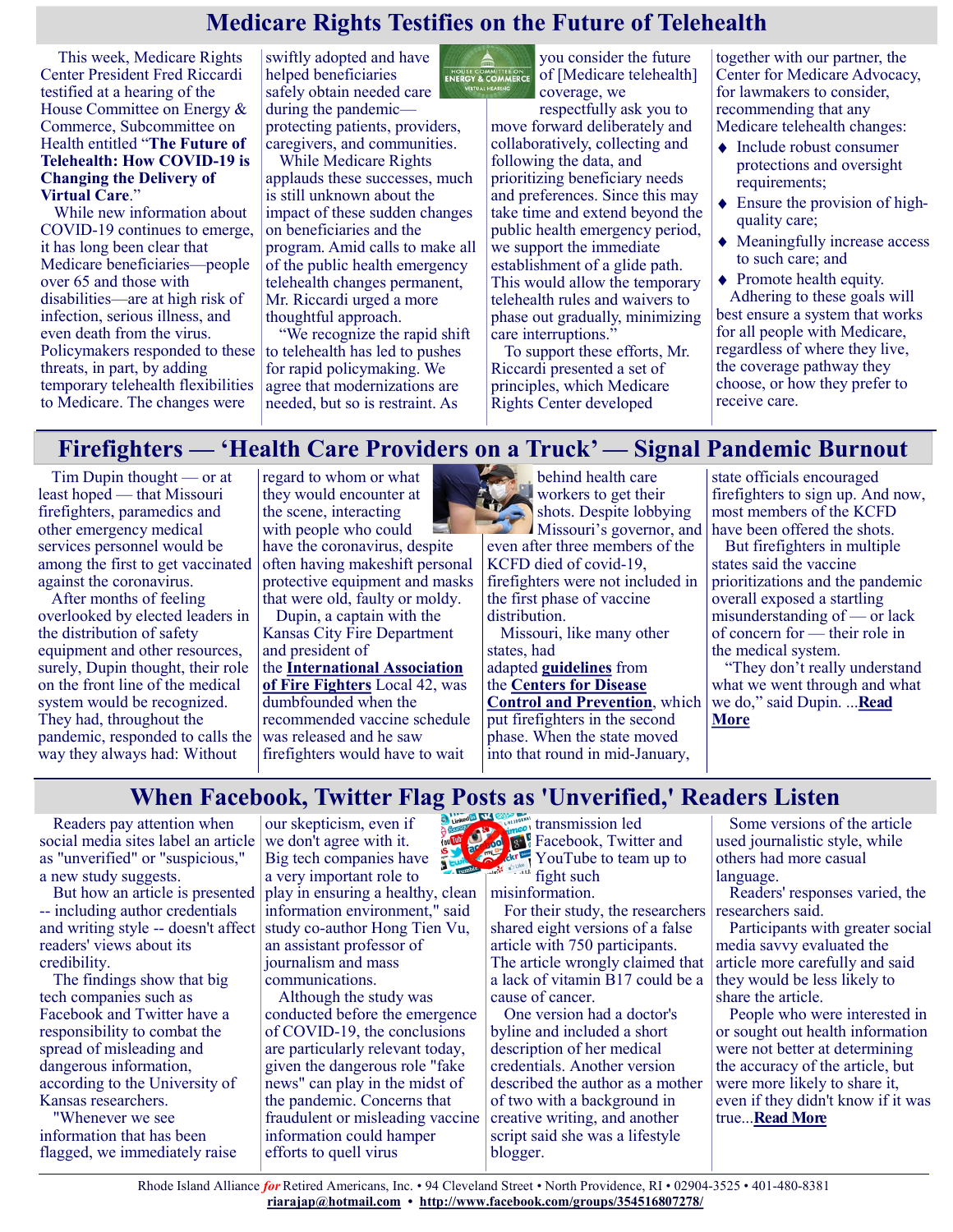## **The Importance of Curated Caregiver Resources**

#### **THE PLIGHT OF**

**FAMILY** caregivers has received warranted attention during the pandemic. No one can be sure how many more family caregivers exist beyond the 54 million that were reported in **[pre](https://www.caregiving.org/wp-content/uploads/2020/05/Executive-Summary-Caregiving-in-the-United-States-2020.pdf) -[pandemic studies](https://www.caregiving.org/wp-content/uploads/2020/05/Executive-Summary-Caregiving-in-the-United-States-2020.pdf)**.

There's been a lot of talk and action around employers offering benefits related to **[family caregiving](https://health.usnews.com/health-news/best-assisted-living/slideshows/rewards-of-caregiving)**, especially paid time off and leave. I've spent the last few years advocating for solutions that make life easier for family caregivers, whether these were assistance programs that companies offered in employee assistance programs or

technology solutions that made life easier. Make no mistake, these are needed. However, we're not

having the necessary bigger conversation around **[caregiving](https://health.usnews.com/health-care/for-better/articles/humor-helps-caregivers-cope-with-stress)**. For example, health systems fail to recognize the family caregiver as part of the team; fail to recognize that the family caregiver has health issues of his or her own; and fail to realize that caregiving is a social determinant of health.

Caregiving can be gratifying. I know that personally. How do we reach an equilibrium where family members can do what they want to do, and can reasonably do, while not

suffering guilt or giving up the gratification that comes with caregiving? Caregivers have become

health care workers. Working family caregivers are essentially dual employed. That is not a sustainable national workforce strategy in a competitive marketplace.

Jeannette Galvanek, founder of **[CareWise Solutions](https://carewisesolutions.com/)**, suggests we need a new category

of job creation that's devoted to absorbing more of the burden of caregiving.

Until then, the answer isn't providing tools for more effective caregiving at home, offering flexible schedules or a leave of absence. Giving people more time off, paid time off or flex time doesn't make them a more productive caregiver.

Several companies have recognized that curating resources is a bridge to making the family caregiver less harried and more productive.

Take **[Joe and Bella](https://joeandbella.com/)**, for example. They've taken a rather straight-forward category – household goods – and curated specific packages for caregivers. As they bill it, "Everything you need to make life a little better for older adults – all in one place."...**[Read More](https://health.usnews.com/health-care/for-better/articles/curated-caregiver-resources)**

# **Pandemic Aid Package Includes Relief From High Premiums**

As President Joe Biden's pandemic relief package steams through Congress, Democrats have hitched a ride for a top health care priority: strengthening the Affordable Care Act with some of the most significant changes to insurance affordability in more than a decade.

The bill would spend \$34 billion to help Americans who buy insurance on the marketplaces created by the ACA through 2022, when the benefits would expire. The

Senate sent its relief package, one of the largest in congressional history, back to the House where it could come up as early as Tuesday. It is expected to pass and then go to Biden for his signature.

Those who have studied the legislation said it would throw a lifeline to lower- and middleincome Americans who have fallen through the cracks of the government's eligibility requirements for ACA assistance. Stephanie Salazar-



Rodriguez of Denver, for instance, is hopeful it will make a difference. Without changes, she expects to spend more than \$10,000 on

premiums this year after losing her primary job, and her insurance, last month.

If her annual income were \$3,000 less, she could pay as little as \$3,000 a year after subsidies.

"To me, that's not affluence," Salazar-Rodriguez said. "You're talking about people who are struggling to survive."

The legislation could also provide relief to others who purchase insurance on the exchanges and opt for policies with lower premiums but high deductibles — and often avoid seeking care because they don't have the cash to cover those costs. Most of the nearly 14 million people enrolled in plans sold on the marketplaces would pay less under the new provisions, with the option to use those savings to buy a new plan with a lower deductible...**[Read More](https://khn.org/news/article/aca-subsidies-pandemic-aid-package-includes-relief-from-high-premiums/)**

# **Retiree Tax Uncertainty Triples, According to New Survey by The Senior Citizens League**

This tax season is likely to be more uncertain for taxpayers of all ages due to the impact of COVID-19 on business closures, loss of income from earnings and wages, a temporary waiver of minimum distributions from retirement accounts, high medical costs for some people, confusion over tax treatment of working from home, and how stimulus payments and program benefits such as unemployment should be treated for tax purposes.

The percentage of retired households that expect to pay tax on their Social Security benefits has experienced a rare decline this tax season, but that appears to be due to a much higher level of uncertainty than usual ahead of this tax season according to a

new survey by The Senior SENIOR [Citizens League](http://www.seniorsleague.org/) (TSCL). **UTIZENS**<br>LEAGUE "This could potentially mean lower than expected tax revenues for the Social Security and Medicare Trust Funds," says Mary Johnson, a Social Security and Medicare policy analyst for The Senior Citizens League

Some 48 percent of participants in The Senior Citizens League latest survey, reported that they expect to pay income taxes on a portion of their Social Security benefits for the 2020 tax year. That's down from 53 percent who reported paying income taxes on their Social Security benefits for the 2019 tax year. But that wasn't the only change. Far fewer retirees also indicated that they

would not pay tax on their Social Security benefits — 32 percent for 2020 tax year versus 41 percent for the 2019 tax

year.

"This leaves 20 percent of survey participants who just aren't sure if their Social Security benefits will be taxable this tax season or not, more than triple the 6 percent who were uncertain about the 2019 tax year," Johnson says. The survey, which was conducted online from mid-January through February, had more than 864 participants.

This tax season is likely to be more uncertain for taxpayers of all ages due to the impact of COVID-19 on business closures, loss of income from earnings

and wages, a temporary waiver of minimum distributions from retirement accounts, high medical costs for some people, confusion over tax treatment of working from home, and how stimulus payments and program benefits such as unemployment should be treated for tax purposes.

"If more retired taxpayers aren't paying taxes on their Social Security benefits, that's good news for their tax liability, but would also mean their adjusted gross income was lower than in 2019," says Johnson. "And that could mean those households might be living too close for comfort to the federal poverty level," she adds ...**[Read](http://www.prweb.com/releases/retiree_tax_uncertainty_triples_according_to_new_survey_by_the_senior_citizens_league/prweb17779911.htm)  [More](http://www.prweb.com/releases/retiree_tax_uncertainty_triples_according_to_new_survey_by_the_senior_citizens_league/prweb17779911.htm)**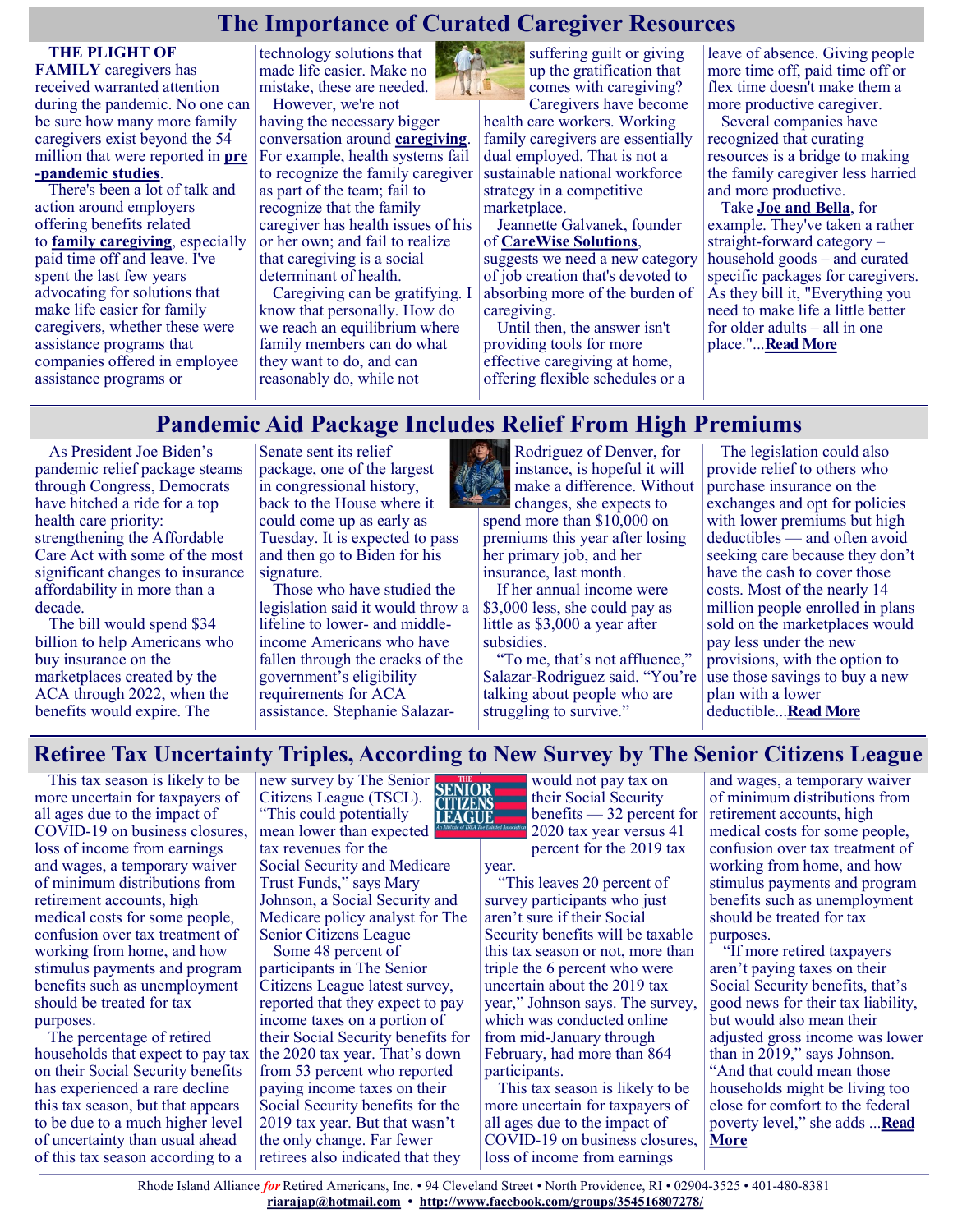# **RIARA HealthLink Wellness News** *Rediction Rediction***ly <b>Rediction Rediction Rediction Rediction Rediction Rediction Rediction Rediction Rediction Rediction Rediction Rediction Rediction Re**



# **Coronavirus Deranges the Immune System in Complex and Deadly Ways**

There's a reason soldiers go through basic training before heading into combat: Without careful instruction, green recruits armed with powerful weapons could be as dangerous to one another as to the enemy.

The immune system works much the same way. Immune cells, which protect the body from infections, need to be "educated" to recognize bad guys — and to hold their fire around civilians.

In some covid patients, this education may be cut short. Scientists say unprepared immune cells appear to be responding to the coronavirus with a devastating release of chemicals, inflicting damage that may endure long after the threat has been eliminated.

"If you have a brand-new virus and the virus is winning, the immune system may go into an 'all hands on deck' response,"

said Dr. Nina Luning Prak, co-author of a **[January study](https://www.ncbi.nlm.nih.gov/pmc/articles/PMC7852238/)** on covid and the immune system. "Things that are normally kept in close check are relaxed. The body may say,

'Who cares? Give me all you've got."

While all viruses find ways to evade the body's defenses, a growing field of research suggests that the coronavirus **[unhinges the](https://www.nature.com/articles/d41586-021-00149-1)  [immune system](https://www.nature.com/articles/d41586-021-00149-1)** more profoundly than previously realized.

Some covid survivors have developed **[serious autoimmune](https://www.ncbi.nlm.nih.gov/pmc/articles/PMC7598743/)  [diseases](https://www.ncbi.nlm.nih.gov/pmc/articles/PMC7598743/)**, which occur when an overactive immune system attacks the patient, rather than the virus. **[Doctors in Italy](https://www.nejm.org/doi/full/10.1056/NEJMc2009191)** first noticed a pattern in March 2020, when several covid patients developed [Guillain](https://pubmed.ncbi.nlm.nih.gov/32388880/)-Barré [syndrome,](https://pubmed.ncbi.nlm.nih.gov/32388880/) in which the immune



**[body](https://www.ninds.nih.gov/disorders/patient-caregiver-education/fact-sheets/guillain-barr%C3%A9-syndrome-fact-sheet)**, causing muscle weakness or paralysis. As the pandemic has surged around the world, doctors have diagnosed patients with rare, immune-related **[bleeding](https://www.ncbi.nlm.nih.gov/pmc/articles/PMC7501509/)  [disorders.](https://www.ncbi.nlm.nih.gov/pmc/articles/PMC7501509/) [Other patients](https://www.hss.edu/conditions_top-ten-series-antiphospholipid-syndrome-coronavirus-covid-19.asp)** have developed the **[opposite](https://stm.sciencemag.org/content/12/570/eabd3876)  [problem](https://stm.sciencemag.org/content/12/570/eabd3876)**, **[suffering blood](https://pubmed.ncbi.nlm.nih.gov/33328777/)** 

systems attacks **[nerves](https://www.ninds.nih.gov/disorders/patient-caregiver-education/fact-sheets/guillain-barr%C3%A9-syndrome-fact-sheet)  [throughout the](https://www.ninds.nih.gov/disorders/patient-caregiver-education/fact-sheets/guillain-barr%C3%A9-syndrome-fact-sheet)** 

**[clots](https://pubmed.ncbi.nlm.nih.gov/33328777/)** that can lead to stroke. All these conditions can be

triggered by **["autoantibodies](https://stm.sciencemag.org/content/12/570/eabd3876)**" — rogue antibodies that target the patient's own proteins and cells. In a report published in October, researchers even

labeled the coronavirus **["the](https://www.ncbi.nlm.nih.gov/pmc/articles/PMC7598743/)  [autoimmune virus."](https://www.ncbi.nlm.nih.gov/pmc/articles/PMC7598743/)**

"Covid is deranging the immune system," said John Wherry, director of the Penn Medicine Immune Health Institute and another co-author of the January study. "Some

patients, from their very first visit, seem to have an immune system in hyperdrive."

Although doctors are researching ways to overcome immune disorders in covid patients, new treatments will take time to develop. Scientists are still trying to understand why some immune cells become hyperactive — and why some refuse to stand down when the battle is over.

Key immune players called "[helper T cells](https://www.britannica.com/science/helper-T-cell)" typically help antibodies mature. If the body is invaded by a pathogen, however, these T cells can switch jobs to hunt down viruses, acting more like "**[killer T cells](https://www.medicalnewstoday.com/articles/antibodies-fight-off-the-new-coronavirus-but-what-do-t-cells-do)**," which destroy infected cells. When an infection is over, helper T cells usually go back to their old jobs...**[Read More](https://khn.org/news/article/covid-autoimmune-virus-rogue-antibodies-cytokine-storm-severe-disease/)**

# **With 3 COVID Vaccines Approved, Is There a 'Best' Shot?**

Americans love to have choices, and now there are three COVID-19 vaccines approved for use in the United States.

But infectious disease experts say that all three protect strongly against severe COVID-19, so there is only one criteria to use in deciding which vaccine is the best.

"There is a single best vaccine. It's the one that's available to you today," said Dr. William Schaffner, a professor of infectious disease with the Vanderbilt University Medical Center in Nashville, Tenn. "Roll up your sleeve. Get it."

The two-dose Pfizer and Moderna vaccines were the first to be included in the nation's vaccine rollout, with the onedose Johnson & Johnson vaccine just approved by federal regulators last weekend.

But some have questioned whether the Johnson & Johnson (J&J) vaccine is a "second-best" vaccine, comparing how it performed in clinical trials versus the two-dose messenger RNA vaccines from Moderna and

#### Pfizer.

Two doses of the Pfizer and Moderna vaccines were about 95% effective against cases of symptomatic COVID-19. A single shot of the J&J vaccine had a total effectiveness of about 66% against moderate to severe COVID-19 cases.

However, all three vaccines offer strong protection against the most serious and lifethreatening effects of COVID-19, the symptoms that cause people to die or require mechanical ventilation and treatment in an intensive care unit, said Dr. Greg Poland, founder of the Vaccine Research Group at the Mayo Clinic, in Rochester, Minn.

"If we take death and hospitalization [into account], all three vaccines are essentially equal and as close to 100% as we can measure," Poland said.

"If you say to me, 'Doc, what I really care about is I do not want my wife to die of this, I don't want her to have a severe illness, I don't want her hospitalized, I do



not want her on a ventilator' -- I would say you are in luck," Poland continued. "Pick any one of the three and it's

basically 100%." Schaffner added, "If you're

trying to distinguish between these vaccines, it's like asking was Babe Ruth or Lou Gehrig the better ball player. You want to compare their batting averages? Give me a break. They're all great."

**J&J vaccine not 'next-best' choice**

Further, the Johnson & Johnson vaccine is proven effective against the new South African COVID-19 variant, since part of its clinical trial was conducted in that country and in Latin America, Poland noted.

The Moderna and Pfizer vaccines only were tested against the original strain of COVID-19, and the new variants are posing some limited challenge to the protection those vaccines confer.

"I'm not sympathetic with the idea that it's a next-best vaccine," Poland said of the J&J vaccine.

Even the 66% clinical trial effectiveness of the J&J vaccine against all symptomatic COVID-19 is nothing to sneeze at, said Dr. Abhijit Duggal, a critical care specialist at Cleveland Clinic, in Ohio.

"Those numbers are much, much better than anything you would usually see with the influenza vaccine," Duggal noted.

Flu vaccines typically provide 40% to 60% effectiveness, according to the U.S. Centers for Disease Control and Prevention. Infectious disease experts have good reason to want to beat down any notion that the J&J

vaccine is second-rate. The vaccine has advantages that will make it much easier to distribute to places in the United States that are more remote or are not as well-served by health

care. **Want a choice of vaccines? Not happening anytime soon** ….. .**[Read More](https://consumer.healthday.com/3-5-with-3-covid-vaccines-approved-is-there-a-best-shot-2650858844.html)**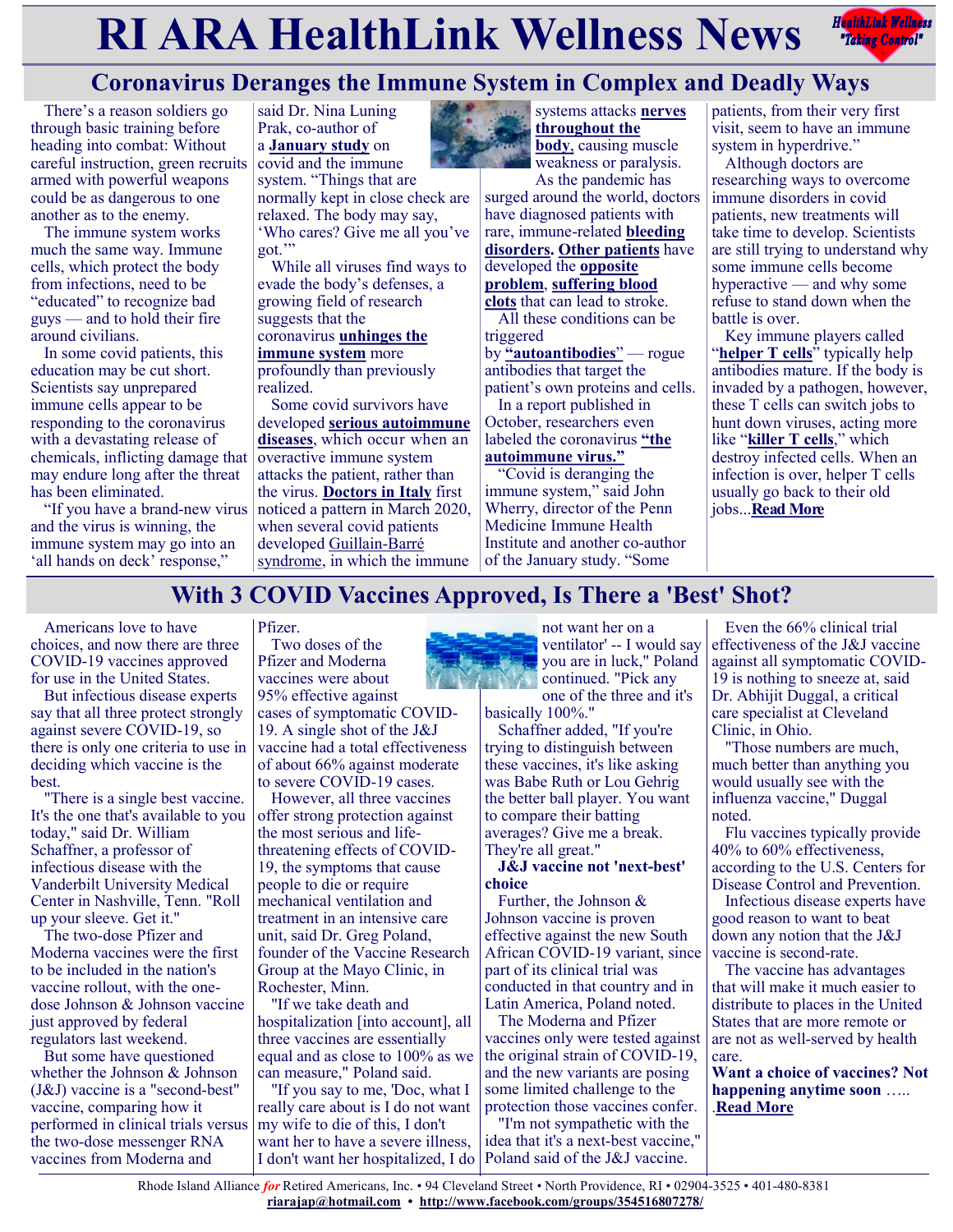# **U.S. Hispanics at High Heart Disease Risk and Many Go Untreated**

Even after suffering a stroke, many Hispanic Americans still have uncontrolled diabetes, high blood pressure or other conditions that raise their risk of a repeat one, a new study finds.

The study involved 404 Hispanic adults with a history of stroke or "mini-stroke," which is a brief reduction in blood flow to the brain that can foreshadow a full-blown stroke. The researchers found that despite those scares, few patients had their stroke risk factors under control.

Awareness did not seem to be the issue: Most patients with

high blood pressure, high cholesterol or diabetes knew it. Still, many did not

have those conditions under good control, the study found.

"This shows we have work to do," said senior researcher Dr. Fernando Testai, an associate professor of neurology at the University of Illinois at Chicago. "It's a wake-up call to the medical community."

The study, published online March 4 in the journal *Stroke*, is not the first to uncover a high prevalence of heart and blood vessel disease risks among Hispanic Americans.



According to the American Heart Association, more than half of Hispanic men and about 43% of Hispanic women

in the United States have some form of cardiovascular disease. The new study zeroed in on a

group of patients who, due to their history of stroke, should ideally have tight control of conditions like high blood pressure and diabetes.

Yet that was not the case.

"We found that less than half of patients who knew they had high blood pressure had gotten their numbers to where we'd want them to be," Testai said.

Meanwhile, only one-third of those with known high cholesterol had gotten those numbers down, the findings showed. And of patients who were aware they had diabetes, just over half had the condition under good control.

The precise reasons are unclear. But many patients were not on standard medications: Around half were on clotpreventing drugs; even fewer were on cholesterol-lowering statins.

Testai pointed to some broad patterns the study turned up….**[Read More](https://consumer.healthday.com/3-4-u-s-hispanics-at-high-heart-risk-and-many-go-untreated-report-2650842073.html)**

#### **Bypass Surgery Turned Doctor From Couch Potato Into Mountain Climber**

Because of the lack of oxygen at such lofty altitudes, Dr. Akil Taherbhai needed four hours to climb the last mile to the peak of Mount Kilimanjaro, the highest freestanding mountain in the world.

Savoring the sense of triumph as he finally reached the summit, the family physician who is known as Dr. Taher to his patients in Gadsden, Alabama, reflected on his journey. Not the 19,000-plus feet beneath him, but the pursuit of health and adventure he started only after undergoing heart bypass surgery.

"I could either lead a cautious, mediocre and sedentary life, or  $I \mid$  showed a tendency to follow his

could abandon the ordinary by taking my own journey to the extraordinary," he said.

Despite a family history of heart disease and his professional understanding of the importance of diet and exercise, Akil spent much of his adult life eating unhealthy foods and getting hardly any physical activity.

"The only muscles I exercised were my eye muscles, looking at people running in the park," he said. "I depended on my father's side, which had no history of heart disease."

In his 50s, though, Akil



mother's side. He had metabolic syndrome and sky-high LDL, the bad kind of cholesterol. While his body mass index was barely inside the normal range, a distinct pouch protruded from

his otherwise slender frame. "It was visceral fat around my heart, liver and muscles, which is directly related to heart disease," he said. "When I was 56, coronary artery disease came knocking at my door."

Akil was visiting London when he first felt chest pain. When he returned home to Atlanta, he saw a cardiologist, who discovered two of the main arteries feeding Akil's heart

were 98% blocked and another was 84% blocked.

His doctor said he could open the blockages with stents via cardiac catheterization or perform bypass surgery. Unwilling to endure having his chest cracked open, Akil selected the less invasive procedure. The blockages were so hard his cardiologist used a diamond-tipped drill to shave through them. During the procedure, Akil had a cardiac arrest.

"If they hadn't shocked me," he said, "I wouldn't be here."...**[Read More](https://consumer.healthday.com/aha-news-bypass-surgery-turned-doctor-from-couch-potato-into-mountain-climber-2650895314.html)**

**Is It Safe to Take Ibuprofen and Acetaminophen Together? Doctors Explain**

Whether you're dealing with an injury, illness, or **[chronic](https://www.prevention.com/health/health-conditions/a28564187/coping-with-chronic-health-condition/)  [condition](https://www.prevention.com/health/health-conditions/a28564187/coping-with-chronic-health-condition/)**, chances are you've reached for a bottle of Advil or Tylenol at some point. Both drugs are extremely helpful when it comes to keeping pain (and a fever) at bay.

These OTC meds are especially useful in the midst of **[flu season](https://www.prevention.com/health/a34671428/how-many-people-die-from-flu/)** and the **[COVID](https://www.prevention.com/novel-coronavirus/)-[19 pandemic](https://www.prevention.com/novel-coronavirus/)** when you may find yourself sick and struggling with **[symptoms](https://www.prevention.com/health/a32006916/mild-coronavirus-symptoms/)** like a fever, body aches, and a sore throat. In general, people with a mild case of cold, flu, or COVID-19 should be able to recover at home. While you're resting up and

drinking plenty of fluids, you might be wondering which OTC drugs will help you feel better faster. At the top of the list? Ibuprofen and acetaminophen (a.k.a Advil and Tylenol).

Doctors say these meds will keep your fever and pains under control until you recover—but what's the best way to take them? And is it safe to alternate the two, or even take them together? Here's what you need to know.

**Ibuprofen vs. acetaminophen: What's the difference?** Ibuprofen (Advil, Motrin IB) is a nonsteroidal anti-

inflammatory drug (NSAID)

that's often used in its nonprescription form to reduce fever, swelling, and minor pain

from **[headaches](https://www.prevention.com/health/health-conditions/a27395847/natural-headache-relief/)**, muscle aches, **[arthritis](https://www.prevention.com/health/health-conditions/a19840908/rheumatoid-arthritis-symptoms/)**, menstrual cramps, and the common cold or flu, according to the **[U.S.](https://medlineplus.gov/druginfo/meds/a682159.html)  [National Library of Medicine](https://medlineplus.gov/druginfo/meds/a682159.html)**. Ibuprofen works by inhibiting your body's production of substances that can cause pain, fever, and inflammation.

**[Acetaminophen](https://medlineplus.gov/druginfo/meds/a681004.html)** (Tylenol) is essentially used for the same reasons as ibuprofen—it's just in a different class of medications called analgesics (pain relievers) and antipyretics (fever reducers). The exact mechanism for how

acetaminophen works isn't entirely understood, but it helps cool down the body while altering the way your body senses pain.

#### **Is it safe to take ibuprofen and acetaminophen at the same time?**

If you're having minor pain or discomfort from **a [respiratory](https://www.prevention.com/health/health-conditions/a22498824/cold-vs-flu/)  [virus](https://www.prevention.com/health/health-conditions/a22498824/cold-vs-flu/)**, injury, or chronic condition, it's best to start by taking just one medication to see if it helps, says **[Richard](https://www.neomed.edu/directory-profile/watkins-richard-32483/)  [Watkins, M.D](https://www.neomed.edu/directory-profile/watkins-richard-32483/)**., an infectious disease physician and a professor of internal medicine at the Northeast Ohio Medical University….**[Read More](https://www.msn.com/en-us/health/medical/is-it-safe-to-take-ibuprofen-and-acetaminophen-together-doctors-explain/ar-BB1ejwZ5?ocid=SK2DDHP)**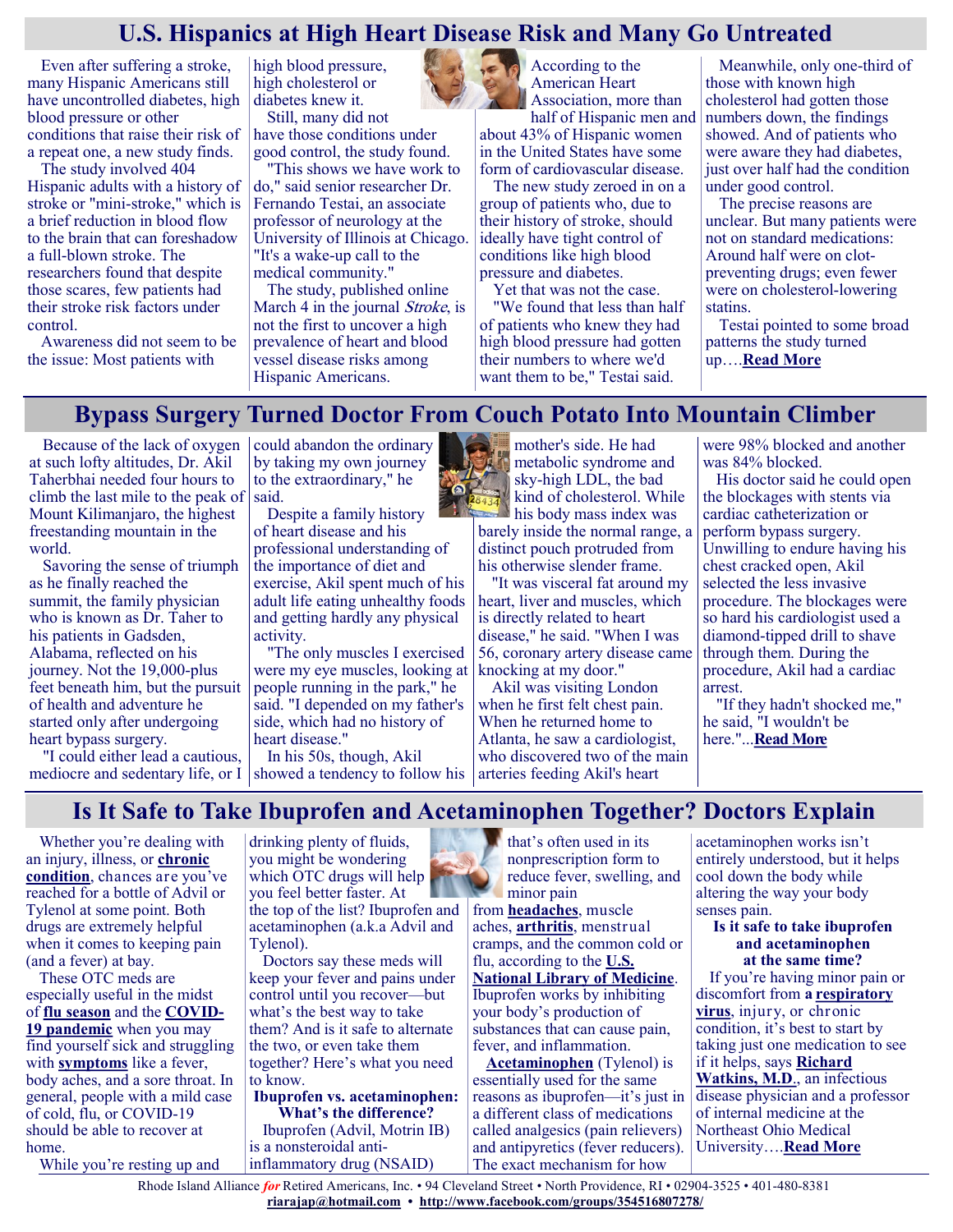#### **The Skinny on Wrinkle-Free Skin**

Wrinkles may be a natural part of getting older, but you can slow your skin's aging with changes to your lifestyle and environment, a skin expert says.

"Daily activities, such as protecting your skin from the sun and eating healthy foods, can go a long way in preventing your skin from aging more quickly than it should," dermatologist Dr. Michele Green said in an American Academy of Dermatology news release.

Sun exposure is a major cause of premature skin aging. Protect your skin from the sun by seeking shade, wearing sunprotective clothing -- including a lightweight, long-sleeved shirt, pants, a wide-brimmed hat and

sunglasses with UV protection -- and by applying a broadspectrum, water-resistant sunscreen with an SPF of 30 or higher to all skin not covered by clothing.

Clothing with an ultraviolet protection factor (UPF) number on the label will provide the greatest sun protection.

Here are some other ways in which you can protect your skin:

Apply a facial moisturizer every day. Moisturizers trap water in the skin, giving it a more youthful appearance. Consider using a moisturizer that contains sunscreen, but remember that sunscreen needs to be reapplied every two hours when you're

outdoors.



twice daily and after sweating, and use skin care products labeled "hypoallergenic," "fragrancefree" or "non-comedogenic."

- Don't scrub your skin or use skin care products that sting or  $\bullet$  Consider using a retinol burn.
- Avoid repetitive facial movements such as squinting, frowning or holding a straw or cigarette in your mouth, which can cause wrinkles over time.
- Never use tanning beds.
- Don't smoke.
- Drink alcohol in moderation.
- Eat a healthy, well-balanced diet with plenty of fresh fruits

and vegetables. This may help prevent damage that leads to premature skin aging.

- Exercise regularly to improve circulation and boost the immune system, which may give the skin a more youthful appearance.
- cream, which is a derivative of vitamin A.

And there is always professional help available. "If you're worried about aging skin, talk to a board-certified dermatologist," Green said. "There are plenty of treatments available, including noninvasive procedures, to help smooth wrinkles, tighten skin and improve your complexion."

# **What You Need to Know About Ulcerative Colitis**

What is ulcerative colitis? **[Ulcerative colitis](https://www.thehealthy.com/digestive-health/ulcerative-colitis-symptoms/)** is a chronic inflammatory bowel disease that causes irritation and ulcers, or open sores, in the intestine. This can result in painful symptoms, such as severe **[belly pain](https://www.thehealthy.com/digestive-health/stomach-pain-causes/)**, cramping, and **urgent bowel [movements,](https://www.thehealthy.com/digestive-health/bowel-movements-health/)** that often leave you on the sidelines.

In the United States, the number of individuals with ulcerative colitis is estimated to be 900,000, says Kelly Cushing, MD, a clinical lecturer and gastroenterologist at Michigan Medicine in Ann Arbor. That's much less frequent than

common diseases like **[type 2](https://www.thehealthy.com/diabetes/type-2-diabetes/signs-diabetes/)  [diabetes](https://www.thehealthy.com/diabetes/type-2-diabetes/signs-diabetes/)** and **[heart](https://www.thehealthy.com/heart-disease/types-of-heart-disease/)  [disease](https://www.thehealthy.com/heart-disease/types-of-heart-disease/)**.

"However, it is also not a rare disease, and individuals should be aware of common signs and symptoms," says Dr. Cushing.

Where does ulcerative colitis start?

Ulcerative colitis occurs in the large intestine, also called the colon, and can include the rectum, but the painful inflammation occurs only in the innermost lining of the intestine, or mucosa.

The condition usually begins

in the rectum and the lower part of the colon, but the inflammation can spread to the entire colon.

The inflammation causes diarrhea and the cells in the mucosa to die, causing ulcers to form. These ulcers may cause pus, **[mucus](https://www.thehealthy.com/digestive-health/mucus-in-stool-whats-normal-whats-not/)**, and bleeding.

Ulcerative colitis usually starts slow and gets worse, and it's unpredictable—you may have months or even years of remission, when symptoms are very mild or not present at all, or you may have flare-ups when symptoms get worse or return more often. This is not an

unusual pattern for autoimmune diseases, which includes inflammatory bowel diseases like ulcerative colitis.

Ulcerative colitis can happen at any age, even in children, but is more commonly diagnosed in young adulthood, such as in the teens or 20s, and late adulthood, in people in their 50s or 60s, Dr. Cushings says.

"Infections can trigger the onset of ulcerative colitis or a flare of ulcerative colitis. However, the disease can also occur or flare in the absence of infections," she says….**[Read](https://www.msn.com/en-us/health/medical/what-you-need-to-know-about-ulcerative-colitis/ar-BB1ehvEV?ocid=SK2DDHP)  [More](https://www.msn.com/en-us/health/medical/what-you-need-to-know-about-ulcerative-colitis/ar-BB1ehvEV?ocid=SK2DDHP)**

### **Lots of Belly Fat at Menopause Could Boost Heart Risks**

If you are approaching menopause and you have some extra belly fat, new research suggests you might want to shed some inches now.

Women who carry weight around their midsection during menopause may be more likely to develop heart disease even if their overall weight remains the same, researchers report.

For every 20% increase in belly fat, the thickness of the carotid artery lining grew by 2%, according to their study. The carotid arteries carry blood to the head and neck, and carotid artery thickness is

considered an early sign of heart disease.

The new findings held even after the researchers controlled for other heart disease risk factors such as weight and BMI, a measure of body fat based on height and weight.

Heart disease is the No. 1 killer of women in the United States, and it's not necessarily your weight but where it goes that affects your heart disease risk, said study author Samar El Khoudary, an associate professor of epidemiology at the University of Pittsburgh

Graduate School of Public Health. Exactly what makes belly

fat so dangerous is not fully understood yet. But "it has been shown that this fat is metabolically active and can secrete inflammatory markers that may raise risk for heart disease," she explained.

The researchers measured fat surrounding the abdominal organs (visceral fat) with CT scans and the thickness of the internal carotid artery lining using ultrasounds in about 360 women from Pittsburgh and Chicago who participated in the Study of Women's Health Across the Nation (SWAN) Heart study. Women in the study were about 51, which is the average age for entering menopause in the United States.

In addition to increases in carotid artery thickness associated with belly fat, the investigators found that visceral belly fat goes up with aging and that the rate of increase picks up at the time of the menopause.

Importantly, these changes may not be reflected by your weight or BMI, El Khoudary said...**[Read More](https://consumer.healthday.com/3-8-adding-belly-fat-around-menopause-culd-boost-heart-risks-2650861450.html)**